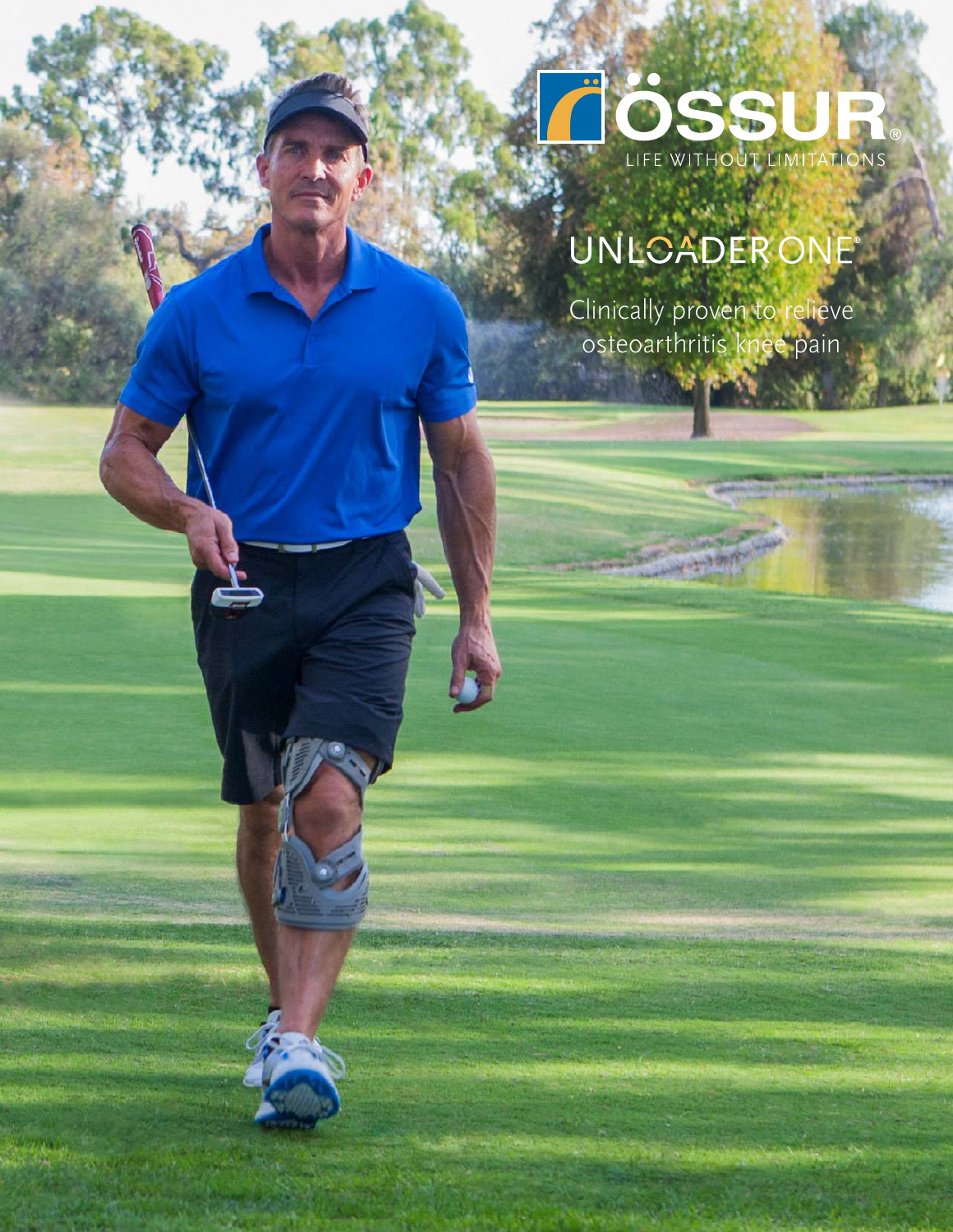# Unloader One® Clinically proven to relieve osteoarthritis knee pain

A comfortable, lightweight, low-profile brace that provides excellent suspension and unloading leverage. Research demonstrates Unloader One reduces pain, improves function and decreases the use of pain medication.

#### 3-points of leverage.

The efficacy of our 3-Point Leverage System has been clinically proven by multiple peerreviewed studies.





### Adjustable SmartDosing.®

SmartDosing, powered by Boa® Technology, provides patients with a simplified, singlehand dosing dial for on-the-fly adjustability, helping them better manage their unicompartmental OA knee pain.

#### Low-profile.

As a lightweight and low-profile OA knee brace weighing a mere 16 ounces, Unloader One fits discreetly & comfortably underneath clothing.





#### Anti-migration.

While other OA knee braces often migrate, our patented Sensil® silicone liners are specially-designed to comfortably secure Unloader One in place, maximizing effectiveness.



Prescribe the Unloader One for any patient. If they are not happy with it for whatever reason, they can return it within 30 days for a full refund.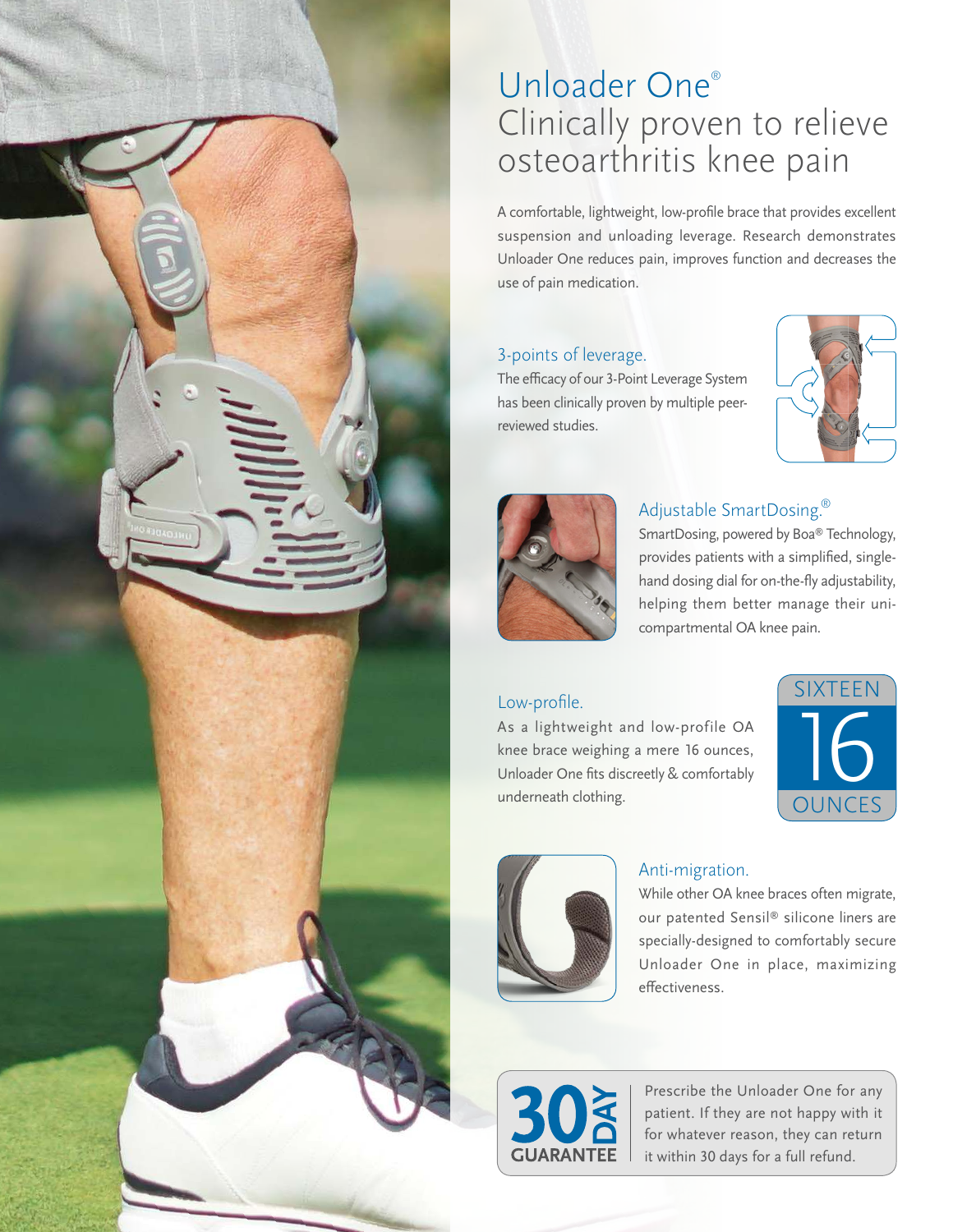### CLINICALLY PROVEN OSTEOARTHRITIS PAIN RELIEF



# Knee osteoarthritis affects 14 million Americans.<sup>1</sup>

In recent years, prescriptions of opioids have increased dramatically despite serious risks such as addiction and overdose, and the lack of evidence about their long-term effectiveness.<sup>2</sup>

To help reverse the opioid epidemic, we need to improve the way we treat pain, by focusing on solutions that prevent abuse, addiction, and overdose before they start. **Unloader One® is a targeted, conservative treatment option that biomechanically treats pain and restores mobility.**

At 6 months, the following percentages of Unloader One users reported a **REDUCTION IN MEDICATION USE**: 3







### EASY TO FIT AND WEAR



Twist-Fit™ attachment allows easy liner adjustability on the shell



Pre-attached popliteal pad improves patient comfort and maintains proper strap positioning



Color-coded buckles for easy and intuitive brace application



Matching dots on straps enables easier re-assembly of brace after washing

1. Deshpande, B. R., Katz. J. N., Solomon, D. H., Yelin, E. H., Hunter, D. J., Messier, S. P., & Losina, E. (2016). Number of Persons With Symptomatic Knee Osteoarthritis in the US: Impact of Race and Ethnicity, Age, Sex, Retrieved 23rd August 2012. DOI:10.1055/S-0032-1313748.